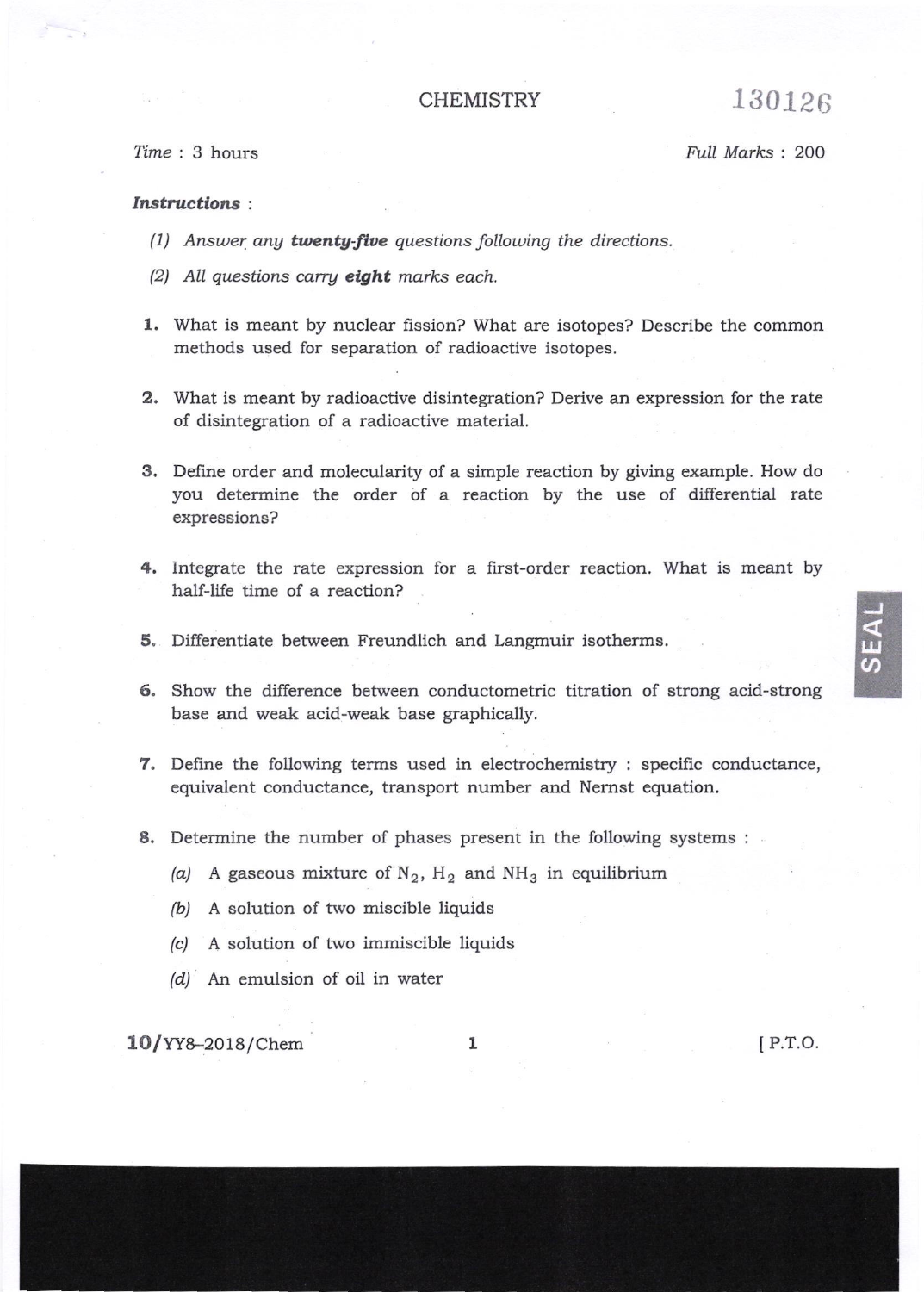- 9. State the phase rule and express it mathematically. Explain the terms involved in it.
- 10. Discuss the stability and structures of the following :
	- (al Carbanions
	- (b) Carbocations
	- (c) Free radicals
- 11. What is the number of optically active isomers possible for a compound with unlike chiral center where  $n = 3$ ? What do you understand by racemic mixture? Comment on their optical activity.
- 12. Draw the energy level diagram for  $O_2$ , and calculate the bond orders of  $O_2^2$ ,  $O_2^2$ <sup>+</sup> and  $O_2^+$ .
- 13. Derive the Kirchhoff's equation and show its application in deducing the heat of reactions.
- 14. Explain the second law of thermodynamics in terms of entropy. Show that entropy is a state function.
- 15. What is Grignard reagent? How will you obtain the following compounds from a Grignard reagent?

 $7377$ 

- (a) Propane
- (b) Ethanol
- (c) Ethanoic acid
- 16. Write short notes on:
	- /a/ Chromophores
	- /b/ Auxochromes
	- (c) Bathochromic shift
	- (d) Hypsochromic shift

10/YY8-2018/Chem 2